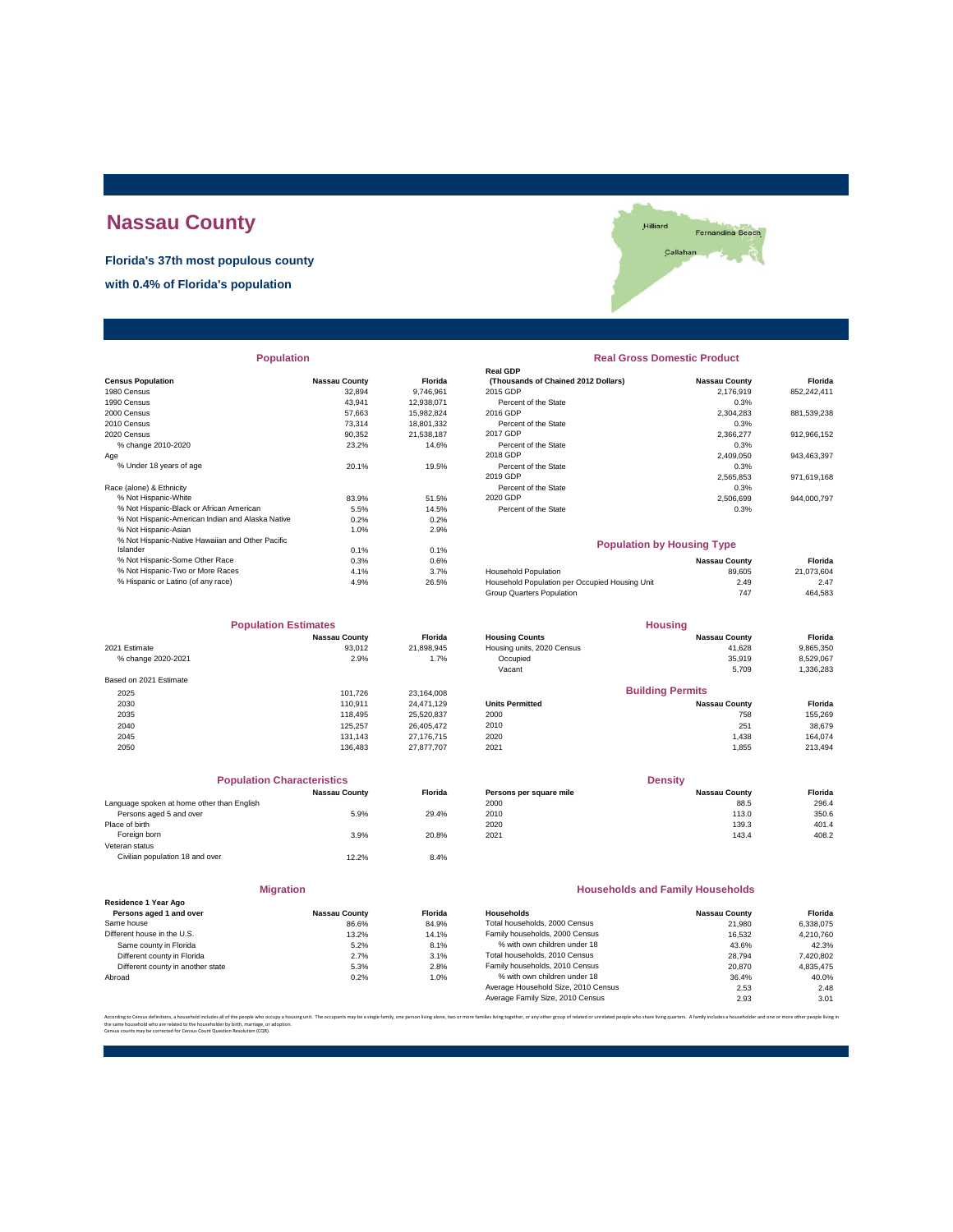## **Nassau County**

|                                                                              |                            |                                | <b>Employment and Labor Force</b>                      |                      |                      |
|------------------------------------------------------------------------------|----------------------------|--------------------------------|--------------------------------------------------------|----------------------|----------------------|
| <b>Establishments</b>                                                        |                            |                                | <b>Establishments</b>                                  |                      |                      |
| 2020                                                                         | <b>Nassau County</b>       | Florida                        | % of All Industries, 2020                              | <b>Nassau County</b> | Florida              |
| All industries<br>Natural Resource & Mining                                  | 2,460<br>40                | 763,854<br>5,514               | All industries<br>Natural Resource & Mining            | 2,460<br>1.6%        | 763,854<br>0.7%      |
| Construction                                                                 | 345                        | 77,720                         | Construction                                           | 14.0%                | 10.2%                |
| Manufacturing                                                                | 58                         | 21,822                         | Manufacturing                                          | 2.4%                 | 2.9%                 |
| Trade, Transportation and Utilities                                          | 460                        | 145.853                        | Trade, Transportation and Utilities                    | 18.7%                | 19.1%                |
| Information                                                                  | 37                         | 13,437                         | Information                                            | 1.5%                 | 1.8%                 |
| <b>Financial Activities</b>                                                  | 256                        | 83,911                         | <b>Financial Activities</b>                            | 10.4%                | 11.0%                |
| Professional & Business Services                                             | 498                        | 187,348                        | Professional & Business Services                       | 20.2%                | 24.5%                |
| Education & Health Services<br>Leisure and Hospitality                       | 254<br>253                 | 87,764<br>61,008               | Education & Health Services<br>Leisure and Hospitality | 10.3%<br>10.3%       | 11.5%<br>8.0%        |
| <b>Other Services</b>                                                        | 189                        | 56,385                         | Other Services                                         | 7.7%                 | 7.4%                 |
| Government                                                                   | 42                         | 5,895                          | Government                                             | 1.7%                 | 0.8%                 |
|                                                                              |                            |                                |                                                        |                      |                      |
| <b>Average Annual Employment</b>                                             |                            |                                | <b>Average Annual Wage</b>                             |                      |                      |
| % of All Industries, 2020                                                    | <b>Nassau County</b>       | Florida                        | 2020                                                   | <b>Nassau County</b> | Florida              |
| All industries                                                               | 22,929                     | 8,453,489                      | All industries                                         | \$45,001             | \$55,840             |
| Natural Resource & Mining                                                    | 6.2%                       | 0.8%                           | Natural Resource & Mining                              | \$42,735             | \$37,710             |
| Construction                                                                 | 6.6%                       | 6.7%                           | Construction                                           | \$71,317             | \$55,840             |
| Manufacturing                                                                | 18.5%                      | 4.5%                           | Manufacturing                                          | \$35,375             | \$66,738             |
| Trade, Transportation and Utilities<br>Information                           | 0.8%<br>3.3%               | 20.6%<br>1.5%                  | Trade, Transportation and Utilities<br>Information     | \$57,197<br>\$64,593 | \$49,342<br>\$93,360 |
| <b>Financial Activities</b>                                                  | 12.2%                      | 6.9%                           | <b>Financial Activities</b>                            | \$58,403             | \$84,295             |
| Professional & Business Services                                             | 11.3%                      | 16.1%                          | Professional & Business Services                       | \$44,140             | \$68,218             |
| Education & Health Services                                                  | 20.3%                      | 15.3%                          | Education & Health Services                            | \$24,520             | \$55,099             |
| Leisure and Hospitality                                                      | 4.0%                       | 11.9%                          | Leisure and Hospitality                                | \$38,549             | \$27,694             |
| <b>Other Services</b>                                                        | 0.1%                       | 3.0%                           | Other Services                                         | \$50,050             | \$41,131             |
| Government                                                                   | 15.2%                      | 12.5%                          | Government                                             | \$60.115             | \$58,821             |
| Industries may not add to the total due to confidentiality and unclassified. |                            |                                |                                                        |                      |                      |
| Labor Force as Percent of Population                                         |                            |                                |                                                        |                      |                      |
| Aged 18 and Older                                                            | <b>Nassau County</b>       | Florida                        | <b>Unemployment Rate</b>                               | <b>Nassau County</b> | Florida              |
| 2000                                                                         | 70.7%                      | 64.2%                          | 2000                                                   | 3.3%                 | 3.8%                 |
| 2010                                                                         | 61.8%                      | 61.8%                          | 2010                                                   | 10.3%                | 10.8%                |
| 2020                                                                         | 58.0%                      | 58.6%                          | 2020                                                   | 6.1%                 | 8.2%                 |
| 2021                                                                         | 57.4%                      | 59.0%                          | 2021                                                   | 3.4%                 | 4.6%                 |
|                                                                              |                            |                                |                                                        |                      |                      |
|                                                                              |                            |                                | <b>Income and Financial Health</b>                     |                      |                      |
| Personal Income (\$000s)                                                     | <b>Nassau County</b>       | Florida                        | Per Capita Personal Income<br>2000                     | <b>Nassau County</b> | Florida              |
| 2000<br>2010                                                                 | \$1,786,386<br>\$3,234,430 | \$472,851,789<br>\$732,457,478 | 2010                                                   | \$30,823<br>\$43,990 | \$29,466<br>\$38,865 |
| 2011                                                                         | \$3,407,795                | \$771,409,454                  | 2011                                                   | \$45,948             | \$40,482             |
| % change 2010-11                                                             | 5.4%                       | 5.3%                           | % change 2010-11                                       | 4.5%                 | 4.2%                 |
| 2012                                                                         | \$3,394,890                | \$800,551,723                  | 2012                                                   | \$45,541             | \$41,475             |
| % change 2011-12                                                             | $-0.4%$                    | 3.8%                           | % change 2011-12                                       | $-0.9%$              | 2.5%                 |
| 2013                                                                         | \$3,542,369                | \$802,975,701                  | 2013                                                   | \$46,964             | \$41,069             |
| % change 2012-13                                                             | 4.3%                       | 0.3%                           | % change 2012-13                                       | 3.1%                 | $-1.0%$              |
| 2014                                                                         | \$3,780,683                | \$861,412,339                  | 2014                                                   | \$49,544             | \$43,388             |
| % change 2013-14                                                             | 6.7%                       | 7.3%                           | % change 2013-14                                       | 5.5%                 | 5.6%                 |
| 2015                                                                         | \$4,105,719                | \$919,834,894                  | 2015                                                   | \$52,623             | \$45,493             |
| % change 2014-15                                                             | 8.6%                       | 6.8%                           | % change 2014-15                                       | 6.2%                 | 4.9%                 |
| 2016                                                                         | \$4,413,845                | \$954,069,719                  | 2016                                                   | \$55,057             | \$46,253             |
| % change 2015-16                                                             | 7.5%                       | 3.7%                           | % change 2015-16                                       | 4.6%                 | 1.7%                 |
| 2017<br>% change 2016-17                                                     | \$4,773,726                | \$1,023,131,116                | 2017<br>% change 2016-17                               | \$57,498             | \$48,774             |
| 2018                                                                         | 8.2%                       | 7.2%                           | 2018                                                   | 4.4%                 | 5.5%                 |
| % change 2017-18                                                             | \$5,242,456<br>9.8%        | \$1,087,188,628<br>6.3%        | % change 2017-18                                       | \$61,013<br>6.1%     | \$51,150<br>4.9%     |
| 2019                                                                         | \$5,554,189                | \$1,139,799,293                | 2019                                                   | \$62,700             | \$53,034             |
| % change 2018-19                                                             | 5.9%                       | 4.8%                           | % change 2018-19                                       | 2.8%                 | 3.7%                 |
| 2020                                                                         | \$5,899,193                | \$1,209,995,921                | 2020                                                   | \$64,746             | \$55,675             |
| % change 2019-20                                                             | 6.2%                       | 6.2%                           | % change 2019-20                                       | 3.3%                 | 5.0%                 |
|                                                                              |                            |                                |                                                        |                      |                      |
| Earnings by Place of Work (\$000s)                                           |                            |                                | <b>Median Income</b>                                   |                      |                      |
| 2000                                                                         | \$737,506                  | \$308,751,767                  | Median Household Income                                | \$72,998             | \$57,703             |
| 2010                                                                         | \$1,030,694                | \$438,983,914                  | Median Family Income                                   | \$84,984             | \$69,670             |
| 2011                                                                         | \$1,054,655                | \$450,498,606                  | Percent in Poverty, 2020                               |                      |                      |
| % change 2010-11<br>2012                                                     | 2.3%                       | 2.6%<br>\$468,410,475          | All ages in poverty                                    | 8.1%                 | 12.4%                |
| % change 2011-12                                                             | \$1,137,428<br>7.8%        | 4.0%                           | Under age 18 in poverty                                | 11.6%                | 17.2%                |
| 2013                                                                         | \$1,149,892                | \$482,898,301                  | Related children age 5-17 in families in poverty       | 11.2%                | 16.5%                |
| % change 2012-13                                                             | 1.1%                       | 3.1%                           |                                                        |                      |                      |
| 2014                                                                         | \$1,261,845                | \$512,375,290                  | <b>Personal Bankruptcy Filing Rate</b>                 |                      |                      |
| % change 2013-14                                                             | 9.7%                       | 6.1%                           | (per 1,000 population)                                 | <b>Nassau County</b> | Florida              |
| 2015                                                                         | \$1,297,420                | \$544,408,719                  | 12-Month Period Ending December 31, 2020               | 1.24                 | 1.66                 |
| % change 2014-15                                                             | 2.8%                       | 6.3%                           | 12-Month Period Ending December 31, 2021               | 0.78                 | 1.38                 |
| 2016                                                                         | \$1,331,433                | \$569,769,284                  | State Rank                                             | 39                   | <b>NA</b>            |
| % change 2015-16                                                             | 2.6%                       | 4.7%                           | NonBusiness Chapter 7 & Chapter 13                     |                      |                      |
| 2017                                                                         | \$1,446,929                | \$603,668,170                  |                                                        |                      |                      |
| % change 2016-17                                                             | 8.7%                       | 5.9%                           | Workers Aged 16 and Over                               | <b>Nassau County</b> | Florida              |
| 2018                                                                         | \$1,557,295                | \$639,620,451                  | Place of Work in Florida                               |                      |                      |
| % change 2017-18                                                             | 7.6%                       | 6.0%                           | Worked outside county of residence                     | 43.7%                | 18.1%                |
| 2019<br>% change 2018-19                                                     | \$1,673,939                | \$671,553,148                  | Travel Time to Work                                    |                      |                      |
| 2020                                                                         | 7.5%<br>\$1,695,964        | 5.0%<br>\$688,764,753          | Mean travel time to work (minutes)                     | 30.8                 | 27.9                 |
| % change 2019-20                                                             | 1.3%                       | 2.6%                           |                                                        |                      |                      |